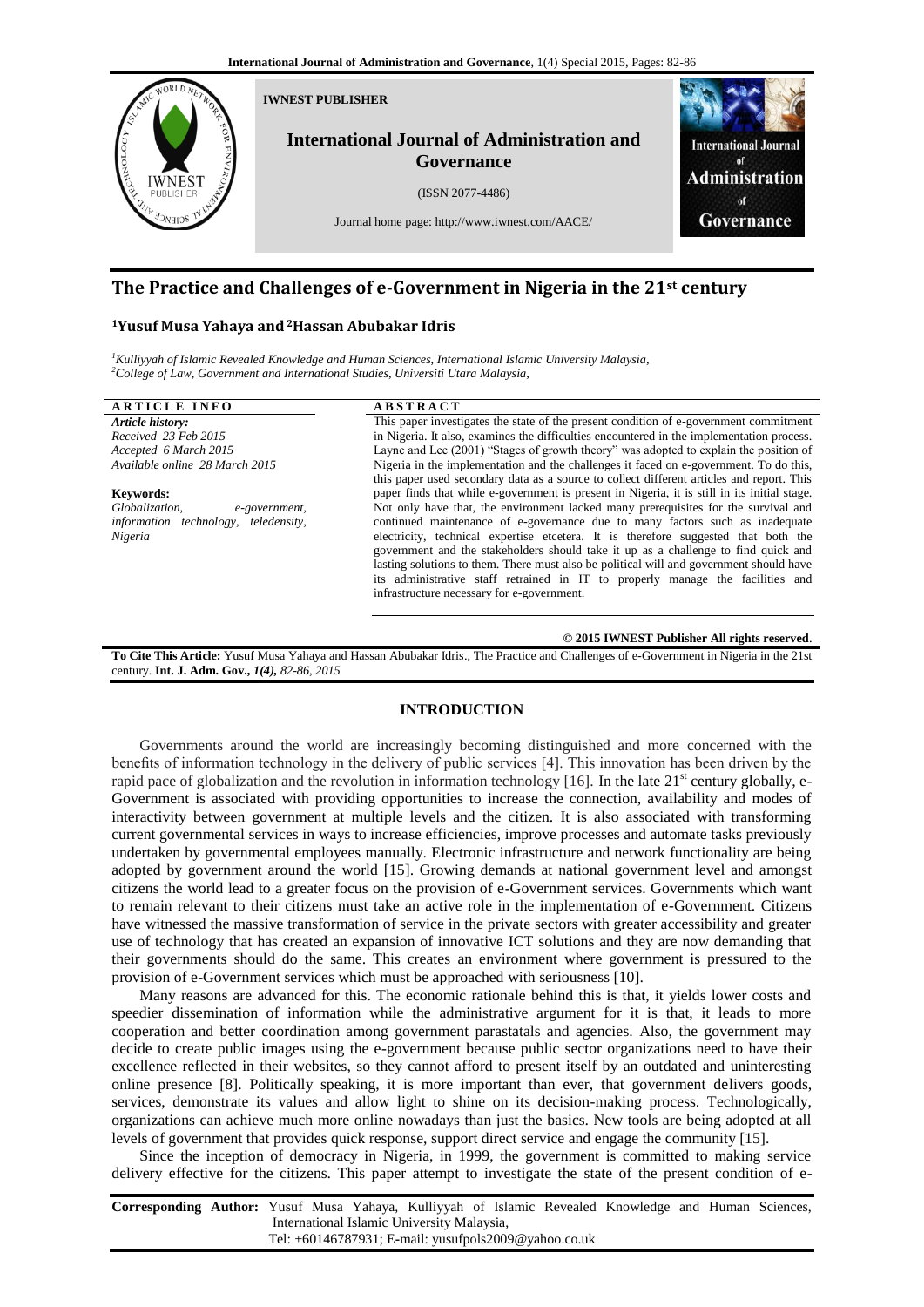government commitment in Nigeria and outline the difficulties encountered in the implementation process. This is because, there is concern about e-Government and whether it matches citizen expectations and requirements. The success of e-Government initiatives depends on bringing the citizens, businesses and all stakeholders on board from the outset. Then developing e-Government initiatives and frameworks from these requirements is because E-government is not simply a public goods that provides another channel of communication between governments and their constituents. It is an opportunity to employ new technologies in order to enable the transformation of government into a model more appropriate for the 21<sup>st</sup> century that meet the growing needs of their citizens [7].

## *Objectives of the Study:*

- i. To examine whether the e government practice exist in Nigeria and at what level.
- **ii.** Also, to assess the challenges facing the implementation of e-government.

## **METHODS AND MATERIALS**

Layne and Lee's "stages of growth" model [9] has been used in explaining the position of Nigeria in the current trend in the use of e-government or government use of technology to enhance the access to and delivery of government information and services to citizens, business partners and employees in Nigeria. The theory is mechanical or process based one stressing the stages government pass through or developmental process to achieve excellence in effective service delivery. They offer a four stage model starting with cataloguing, going on a transaction stage, followed by vertical integration and eventually horizontal integration. This model is used in analyzing the current stage of e-Government in Nigeria. Data were collected through secondary sources and analyzed via content analysis.

## *E-Government in Nigeria:*

Countries in sub-Saharan Africa has not adequately restructured their public bureaucracies in response to the demands of the information society and many of the governments are still hierarchical and lack accountability and transparency at a time when in many developed countries, e-government is replacing the traditional bureaucracies [11]. Asogwa pointed out that in order not to be left behind, in 2003 the Federal Government of Nigeria launched the National Information and Communication Technology Policy to help diversify the country"s economy, promote public sector reform, and improve opportunities in education, health, and agricultural modernization among other things [4]. In the words of former president of Nigeria chief Olusegun Obasanjo in 2003, argued that the government has adopted a national policy for information and communication technologies with emphasis on public-private-partnership to ensure that Nigeria as a country is part of the evolving information society [12]. This declaration was followed by setting up a body tasked with the responsibility of implementing National e-Government Strategies (NeGSts). This is an eye opener or a starting point to Nigerians at a time when many countries have not only advanced but excel in this area.

While e-government still includes electronic interactions of three types -i.e. Government-to-Government (G2G); Government-to-Business (G2B); and Government-to-Consumer (G2C)—a more holistic and multistakeholder approach is taking shape. It also stimulate economic growth and promote social inclusion, particularly of disadvantaged and vulnerable groups. ICT has also proven to be effective platforms to facilitate knowledge sharing, skills development, transfer of innovative e-government solutions and capacity-building for sustainable development among countries. E-government can generate important benefits in the form of new employment, better health and education [17].

Successive governments in Nigeria have tried to improve since the conception of revolution in government in the information age. The government of Nigeria have introduced various policies that have achieved tremendous success and in some areas failure. According to the United Nations Report, Nigeria is ranked 141 in the e-government index. For instance, the first communication revolution in the form Global System for Mobile communications (GSM) was introduced in Nigeria in the year 2001 with only 400,000 lines, and a dismal 0.4 teledensity. But today the active lines after 14 years are over 90 million with a teledensity of 64.16. Nigeria is ranked as one of the largest and fastest growing telecommunication market in Africa and among the ten in the world [16]. The Nigerian market has attracted foreign investment of over \$18 billion in private sector investments including FDI, contributing over 300 billion to the federal government. GSM has helped ease people communication with a long distance without a barrier. Meanwhile, more data applications are now regularly being used in the country to conduct business like m-commerce, engage in retail or commercial banking activities such as m-banking and to find work m-labour. Now, government uses telecommunication networks as a plat form to pass vital information on health, security [14].

Another area is e-payment. After the introduction of e-government, the manual mode of salary payment has stopped. This has helped the government to check for errors in payment and detect ghost works in the services of government. An ideal E-payment means that the Ministries, Departments and Agencies (MDA) issuing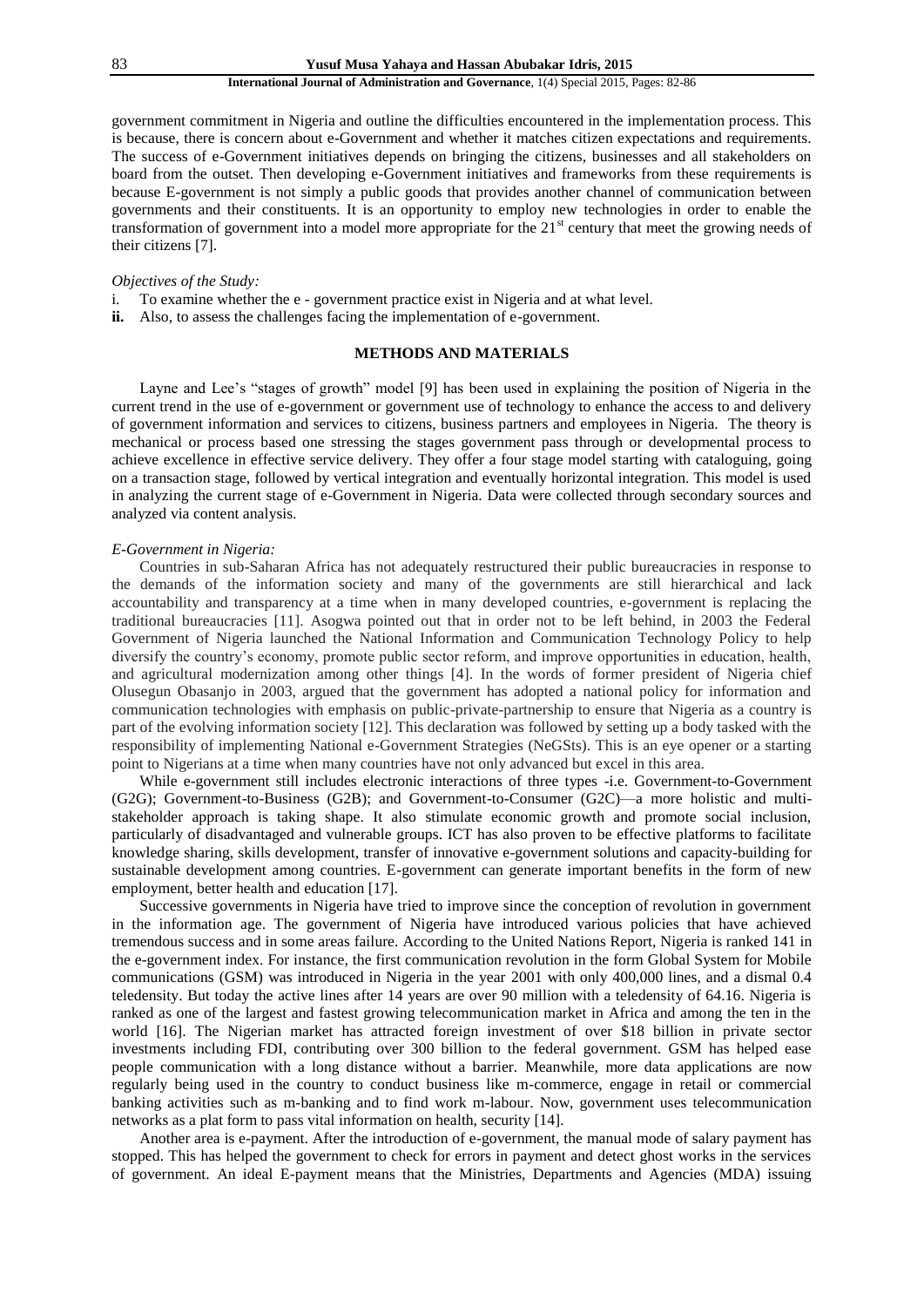payment instruction(s) follow an electronic process within establishment. The payment moves electronically from desk to desk for approval before it gets to the bank and approval(s) also must be given electronically. Instructions are then sent to banks electronically who in turn effect to all the banks of which the accounts of their beneficiaries are domiciled from the comfort of their office. Thereafter, associated schedules are immediately made available to third parties receiving the payment. Thus, they are able to view all account balances across banks on one screen, monitor the status of all instructions and are able to see why any instruction has not been effectively carried out [13]. Other payments such as taxes are made through e-payment.

This has help the government to reduce risk of manual payments administratively.

In a major push to encourage e-payments and other alternatives to cash, the CBN commenced a "cashless" policy with first experiment in Lagos State of Nigeria, as part of a wider shared services programme that seeks to achieve a 30% reduction in cost of banking services. Other objectives include increasing access, convenience and service levels across the industry; and integrating financial services into the economy. The CBN estimated the direct cost of cash to the financial system as N114bn (\$718.75million) as at 2009 and projected the figure to rise to N192bn (\$1.2bn) in 2012. Cash-in-transit, cash processing and vault management costs make up 24%, 67% and 9% respectively of the total direct cost of cash. CBN data also indicates that pre-cashless Lagos, cash constituted 85% of commercial payments in Nigeria. Apart from the direct cost, other costs include robberies and cash-related crimes; corruption and money laundering, non-financial sector costs of cash processing by all entities across the value chain; government revenue leakages; and inefficient treasury management. The CBN has recently extended the cashless policy to other parts of the country in July 2013 which is a clear indication of the policy success of e-government in Nigeria. Now, empirical evidences have shown how people prefer to transact cash less than the manual banking system. Customers now can also use their mobile to transact and make payment using Point of Sale (PoS) terminal [1,3]. Another success recorded is the use of e-system to process e-passport for international travelers. E-passport is one of the fastest e-services government provide online which reduces traffic and corruption tendencies of the immigration officers.

In the over all, general success is recorded in Nigeria in the implementation of e-government project. Effort of the country to become a digital economy has started yielding the expected results as the latest United Nations e-government development ranking showed an upward improvement by 21 points. Nigeria rose to 141 out of 193 countries rated in the UN Global e-government Development Index for 2014. Similarly, the country was also ranked 97 in the e-Participation index, an improvement of 22 points up from 75 in 2012. Before now, Nigeria was ranked 162 in 2012. The upward movement of Nigeria in the 2014 ranking is a welcome development, an indication that shows that progress is being made in the efforts of the Nigerian Government through the Ministry of Communication Technology to enable it promote e-governance in Nigeria. The Ministry has embarked on initiatives to deploy ICT to drive transparency and efficiency in governance and public service delivery. To enable internal efficiency in government, the Ministry is promoting ICT in Government by facilitating e-government, which enhances transparency, efficiency, productivity and citizen engagement [2].

The "Getting Government Online" initiative, the Ministry is facilitating, is geared at ensuring that government deploys technology as a mechanism to transform the way government operates and enhance the effectiveness of government service delivery for the benefit of its citizens. This has led to the implementation of two flagship projects, namely the Government Service Portal (GSP) and Government Contact Centre (GCC). The Government Service Portal (GSP) provides a single window technology access by citizens and other stakeholders to government services being provided by various Ministries Departments and Agencies MDAs. It is multi-featured and includes collaborative channels that deliver core content management capabilities.

The primary objectives of deploying GSP are to create a single point of entry to Federal Government services, enhance accountability and improve the delivery and quality of public services through technologyenabled civic engagement (mobile technology, Facebook, Twitter, Interactive Mapping, Blogs, Wiki etc), transform government processes to increase public administration efficiency, increase end-user productivity by integrating many different services or data access paths of MDAs. The phase one of GSP included the automation of 10 government processes from the Federal Ministry of Education; Federal Ministry of Health; Federal Ministry of Agriculture; Federal Ministry of Industry, Trade and Investment and the Federal Ministry of Communication Technology. Some of the processes automated are Drug authentication, Farmer"s Registration, Registration and Accreditation of Seed companies, Seed Import and Export Permit, Trademark registration, Patent registration, Acquisition of License for Class type license and Acquisition of individual type license, Spectrum License etc The Ministry is currently automating the pre-incorporation and post-incorporation processes of the Corporate Affairs Commission (CAC) and online payment on the Government Service Portal. The Ministry is also setting up Government Contact Centers, which will facilitate efficient response to citizen requests through a two-tier response approach. The Contact Centre, which will be located in the six geopolitical zones of the country is planned to house robust databases as well as accommodate 150 operator seats. Before the creation of the Ministry of Communication Technology in 2011, most MDAs did not have domain names. But in line with its mandate to improve the quality of public service delivery, all websites of Ministries across the federation have been migrated to a standard domain name at ".gov.ng". [2].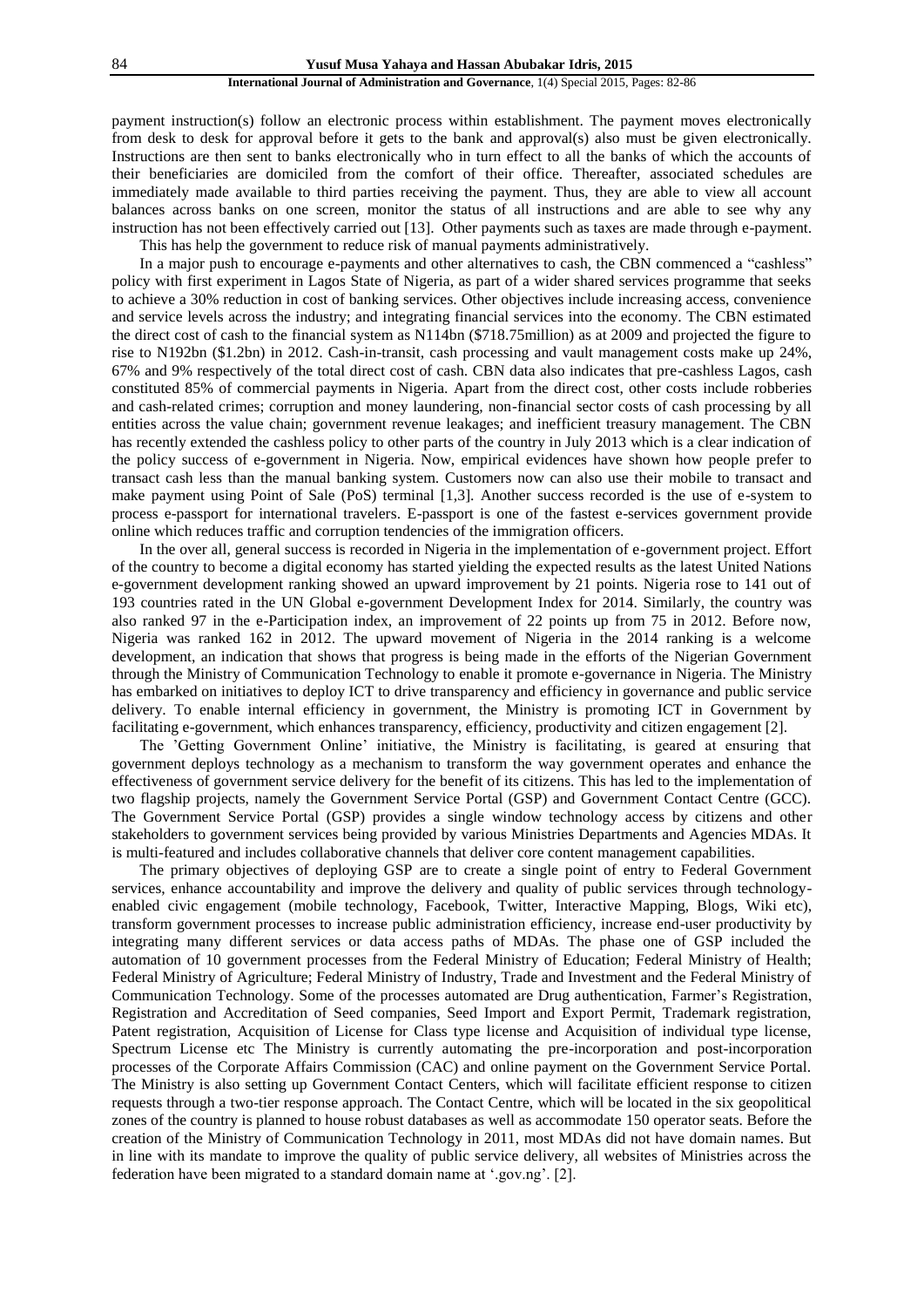## *Problems facing the Implementation of e-Government in Nigeria:*

There are a number of challenges which every government across the globe face at the initial stage of the implementation process of e-Government. Even though, they will vary from country to country there are a few which are common to all with relatively few differences. Nigeria is not in exception to this problem. These include, among other things technical issues. A primary problem in the implementation of e-Government is the lack of basic Information Technology in most parts of the world or rather the disparity of technological quality between developed and developing nations [10]. There also exists a shortage of IT skills and knowledge in the implementation of e-Government. ICT being a new innovation in most of the federal civil service in the country is threatened by lack of skilled personnel to manage the infrastructure. At the same time there exists a lack of standards for IT [6]. The cost of training people to garner up to date skills has also skyrocketed and is unaffordable. Because of this, the government is completely reluctant in introducing e-government. Also, the costs of internet usage still remain too high for a majority of the people and these people regard

Electricity supply is a very big drawback in e-governance in the country**.** Nigeria at present generates less than 3000MW of electricity for a nation of over 160 million people. This is very low, thereby forcing many households and companies operating in the country to depend on generators for their electricity [5]. The issue of teledensity is another area of concern**.** According to statistics from the Nigerian Communication Commission (NCC) there are more than 67 million phone users in Nigeria as at April of 2009 and a teledensity of 47.98. Internet diffusion is an area which should be made problem free for e-government success.

#### *Conclusion:*

It is obvious that, the problems identified are great threats to the implementation of e- governance in the country. However, the current ranking of the United Nations is a clear indication of political will to accelerate the level of e-government in the country. Based on the above findings, it showed that Nigeria is still at the second stage of Layne and Lee model. Nigeria lacks the sufficient information technology infrastructure to adequately manage the existing ones and push forward to integration level. If given further priority, Nigeria can be at the both vertical and horizontal integration level to catch up with the global level of e-government development. It is suggested that both the government and the stakeholders should have the political will and government should have its administrative staff retrained in IT to properly manage the facilities and infrastructure necessary for e-government. The government of Nigeria must invest heavily in research and development just like other developed countries in order to create an e-society.

## **REFERENCES**

- *[1]* Adeyemo, A.B., 2010. E-government Implementation in Nigeria: An Assessment of Nigeria"s Global egovernment Ranking. *Journal of Internet and Information System, 2(1).*
- [2] Aginam, E., 2014. U.S. ranks Nigeria High in E-government Development Index. Vanguard News Paper. July  $2<sup>nd</sup>$ .
- [3] Anyawu, C.A., 2012. Electronic Payment System: Facilitating the Development and Adoption in Nigeria. International Journal of Computer Science, 9: 1-2.
- [4] Asogwa, B.E., 2013. Electronic government as a paradigm shift for efficient public services. Library Hi Tech, 31(1): 141-159.
- [5] Ayo, C.K. and U. Ekong, 2008. e-Voting Implementation in Nigeria: Prospects and Challenges, Proceedings of the 8th European Conference on e-Government 10-11, Ecole Polytechnique, Lausanne, Switzerland.
- [6] Azeez, N.A., 2012. Threats to E-Government Implementation in the Civil Service: Nigeria as a Case Study. *Pacific Journal of Science and Technology,* 13-1.
- [7] Bryant, A., 2007. Government, e-Government and Modernity. In Griffin, D. *et al*. eds (2007). Development in e-Government. Amsterdam: IOS Press.
- [8] Clem, C., 2010. Government Online: Improving Services and Engaging Community. London: Ark Publishers.
- [9] Layne, K. and J. Lee, 2001. Developing Fully Functional e-Government: A Four Stage Model. *Government Information Quarterly,* 18(2): 122-136.
- [10]Mundy, D. and B. Musa, 2010. "Towards a Framework for e-Government Development in Nigeria". *Electronic Journal of e-Government,* 8(2): 148-61.
- [11]Ngulube, P., 2007. "The nature and accessibility of e-government in sub-Saharan Africa", *International Review of Information Ethics,* 7(9): 1-13.
- [12] Obasanjo, O., 2003. "The President's Keynote Address", presented at the Stakeholders Conference on the Nigerian National E-Government Strategies and Implementation Roadmap, 7-9, Abuja.
- *[13]*Ogedebe, P.M. and B.P. Jacob, 2012. E-payment: Prospect and Challenges in Nigeria"s Public Sector. *International Journal of Modern Engineering Research, 2-5.*